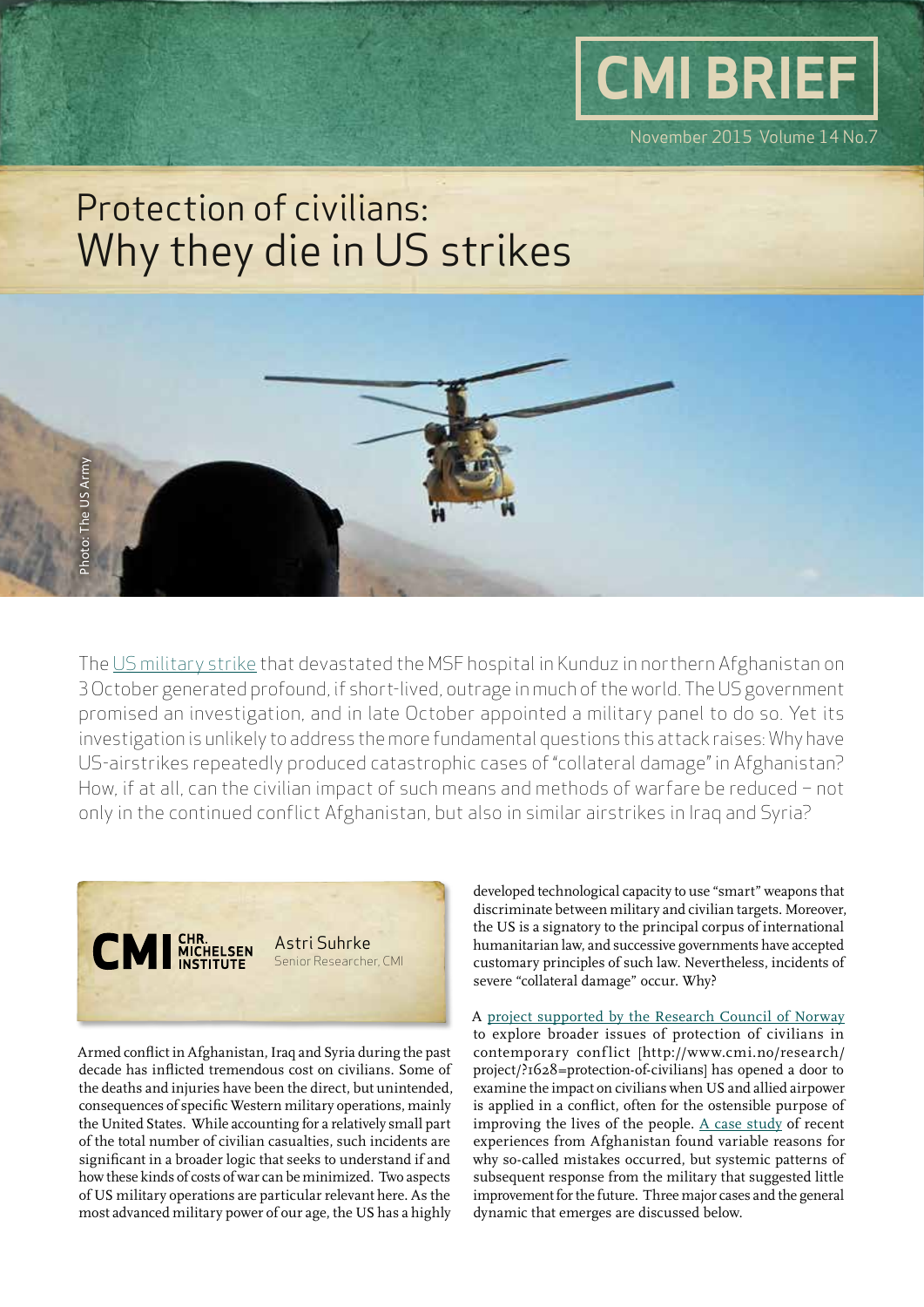#### The main conclusions are:

- The US military in Afghanistan did change procedures to reduce unintended civilian causalties from airstrikes. The principal reason was a change in military strategy that prioritized "winning hearts and minds" of the local population;
- External vigilance through monitoring and independent investigation had an impact, but in itself did not lead to the change in "system design" in operations that altered the balance of risk in favour of civilians.

#### The principal policy implications follow:

- A significant risk of civilian casualties is inherent in the use of airpower in asymmetric conflicts.
- While external monitoring remains important, mobilization for alternatives to military intervention of this kind is necessary to address the underlying causes.

\* \* \* \* \*

#### Two questions

In the recent bombing in Kunduz, the MSF immediately condemned the strike as a grave violation of international humanitarian law, and possibly a war crime. The organization also demanded a full, transparent and independent investigation, but, so far, [the US military](http://www.washingtontimes.com/news/2015/oct/24/gen-john-f-campbell-picks-maj-gen-william-b-hickma/) has decided it will investigate itself.

Previous cases of large civilian casualties from US airstrikes in Afghanistan have been investigated by the US military as well as several external bodies – the UN, the Afghan Independent Human Rights Commission, the International Committee of the Red Cross, Afghan government commissions, and sometimes joint commissions of the Afghan government and the international military command (ISAF). None has been transparent, independent and full.

External investigations have mostly been transparent and independent, but lacked critical data to fully assess whether, in a particular case, the rules of war had been followed. Did the military units involved take all feasible precaution to discriminate civilians from combatants? Did they only use force that was proportionate and necessary in relation to the military objective to be achieved? The US military had data bearing on these questions, but mostly kept it for internal use. Their own investigations, in turn, may or may not have been full; we don't know because they were not transparent. Obviously they were not independent, and snippets of reports that have been declassified show a pattern of denials and great elasticity in interpreting the rules of war.

#### Three cases

Consider 3 well-known cases (For a fuller analysis, see [www.cmi.](http://www.cmi.no/publications/publication/?5370=from-principle-to-practice) [no/publications/publication/?5370=from-principle-to-practice](http://www.cmi.no/publications/publication/?5370=from-principle-to-practice))

### *The Uruzgan wedding party*

Two large, extended families were celebrating a wedding in the cool, early night of 1 July, 2002 in the southern province of Uruzgan. As is local custom, the men fired guns in the air to mark the occasion. The response from the air was ferocious. A plane over the village started shooting and pursued villagers who scattered to seek shelter. After the plane had left, American and Afghan soldiers arrived. They bound the hands of survivors, took pictures of the dead and the living, and removed shrapnel and bullets from the corpses. Next on the scene was a UN team that arrived within 48 hours from nearby Kandahar. Then came journalists to interview survivors and local officials.

There were, in short, many witnesses, and several investigations followed. At the request of the Americans, the report of the UN team was not made public, but was said to have found 89 persons had been killed and up to 200 injured – all civilians. An Afghan government report had a lower number, but likewise found that all the victims were civilian. The high casualty figure was not surprising considering that the plane in question was an AC-130, equipped for "saturation-fire".

The American military investigators confirmed that all known victims were civilians - 34 dead and 50 wounded – but maintained the attack had not been a mistake. Taliban had been operating in the village and fired at the US plane, their report claimed, and the gunship fired in response. The dead and injured were simply collateral damage. The report admitted that the pilot did not actually see the anti-aircraft weapons on the ground –but noted that the area was a Taliban stronghold and enemy forces had fired at planes from the same site two days previously. Hence, any fire coming from the area was presumed to be hostile, and the responsibility for the dead and injured rested with the Taliban who operated in the midst of a village. None of the villagers interviewed by independent journalists and Afghan officials supported the claim of antiaircraft fire that night, but it was their word against the US military, and the UN was muzzled. More disturbingly, the military report noted that just as the pilot could not actually see the anti-aircraft sites on the ground," it is also not possible to distinguish men from women or adults from children." The clear implication was that discriminating civilians from combatants – a fundamental principle of international law likewise was not possible. Leaving that thought aside, however, the military investigators concluded that the gunship pilot acted "properly and in accordance with the rules".

#### *The attack on Azizabad village*

Six years and several hundred civilian casualties produced by US airstrikes later, another devastating and controversial attack took place in the western province of Herat. US forces had been informed that the Taliban were preparing a large meeting in the small village of Azizabad, and attacked with their own and Afghan forces, assisted by close air support. When the dust cleared, around 90 civilians – the majority children - were dead, and many more injured, according to investigations by the UN, Afghan NGOs, international NGOs and the Red Cross. Most had been killed by airstrikes.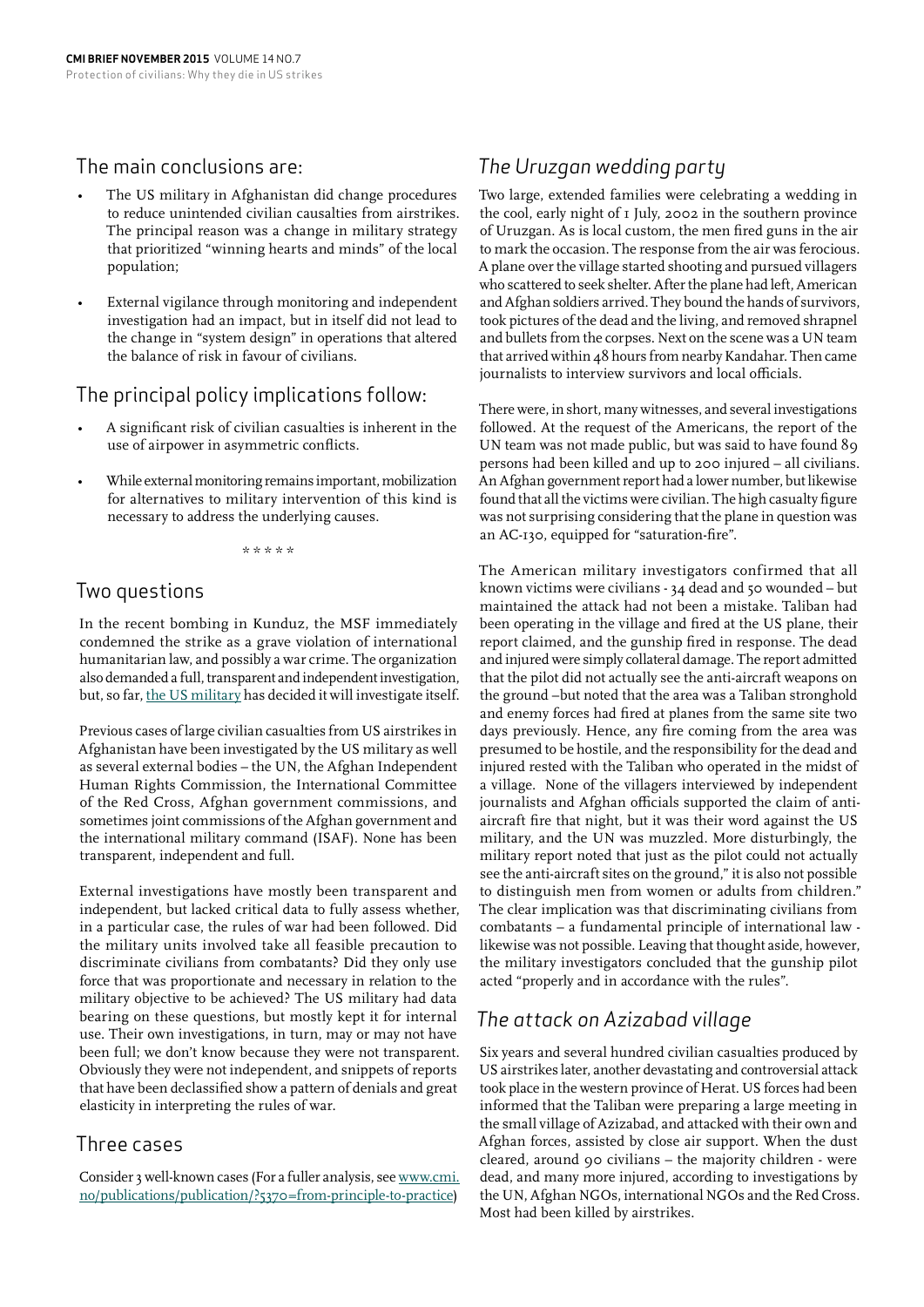The villagers maintained there were no Taliban in the village. Local rivals had planted false rumours. Independent investigations gave credence to this information. The report issued by the US Central Command (CENTCOM) dismissed the independent investigations as mere allegations based on hearsay. For their own part, the US military maintained they had solid intelligence that the Taliban were assembling in the village. Even if this had been the case, was bombing the village and thereby failing to discriminate civilians from combatants an appropriate response? The independent investigations said no, the US military investigation said yes, claiming the response was "proportionate', "necessary" and in compliance with the laws of war. The military count of civilians, moreover, was much lower (33 civilians and 22 insurgents killed).

## *The bombing of Garani village*

A few months later US planes bombed another village in neighboring Farah province. This time they dropped five 500-pound and two 2000-pound bombs – enough to destroy a couple of airfields. The UN and the Afghan human rights commission counted 80 civilian deaths. A subsequent investigation by CENTCOM determined that only 26 civilians were killed, while the remaining 78 were insurgents. This time there was agreement there had been fighting in the area; in fact, US and Afghan forces had called in air support while waiting to evacuate two of their wounded. The bombers had arrived at nightfall and the crew had spotted suspicious movements in the area, "similarly-sized adults moving in a tactical manner – definitively and rapidly in evenly spaced intervals across difficult terrain the dark", the CENTCOM report wrote. Concluding that they were Taliban fighters heading for shelter in a building, the planes attacked. The version told by villagers differed: The Taliban had left the village by the time the planes arrived, and the people had been running to the mosque for shelter.

Unlike earlier reports, this CENTCOM investigation opened for some criticism and made a small admission; the "inability to discern the presence of civilians and assess the potential collateral damage of those strikes is inconsistent with the U.S. Government's objective of providing security and safety for the Afghan people." The ratio of military lives saved (2) to civilian lives lost (80) also raised questions about proportionality. Yet, the report concluded, "the totality of the circumstances… validated the lawful military nature of the strikes".

#### What went wrong?

As we have seen, things went wrong on several levels, starting with the context. In the first case, the atmosphere of revenge in the US after  $q/II$  had permeated the military operational culture as well. [As a US pilot later said](http://www.nytimes.com/2012/01/16/world/asia/afghan-war-reflects-changes-in-air-war.html?_r=2&ref=world), it was a "fangs-out, kill-kill-kill culture… the mind set was: maximum number of enemy killed, maximum number of bombs on deck, to achieve a maximum psychological effect." In a well-known "Talibancountry" like Uruzgan, almost anyone was a likely target.

In the second incident, the familiar mechanism of conflict manipulation was at work. Local conflicts over land, water, and a myriad of feuds over the past decades of Afghanistan's violent history had shown a tendency to attach themselves to the overarching political cleavages of the day. In the early 2000s, the principal divide was Taliban vs the government, assisted by the US-led coalition. Branding a rival as a Taliban was a sure way to focus the attention of the international military. More problematic was the readiness of a faction to put on a Taliban hat – at least for the time being, just as a rival faction would put on a government hat, when that paid divided. The hats were typically changeable and in themselves had little meaning, but they were useful assets in local conflicts. Western military intelligence might be aware of this dynamic,<sup>1</sup> and ask if there were other ways of dealing with local conflicts that had little strategic relevance outside the local Afghan arena. In the operational codex of the US-led coalition, however, Talibanhatted persons were obvious targets.

In the third case, the value assigned to the lives of "our" soldiers overrode instructions to take particular care to identify targets, issued by the US command of the international military forces in Afghanistan after earlier cases of catastrophic "collateral damage".

There was also a systemic problem. Dropping high-tonnage bombs or using planes equipped for "saturation-fire" in densely populated areas makes it virtually impossible to discriminate between civilians and combatants, as required by law. As Neta Crawford has argued, civilian casualties in such circumstances are neither accidental, nor a "tragic incident", as often described by the military.<sup>2</sup> They are "normal accidents", to borrow from the concept developed by Charles Perrow.<sup>3</sup>

Using "smart" weapons that make it possible to discriminate the target more carefully is a way of altering operational design that would reduce civilian casualties. The emphasis on drones and other weapons that can discriminate more readily illustrates such changes. Yet, as the MSF case demonstrates, use of airstrikes in populated areas against an enemy that fights from, in, and often is part of, the local population has an inherent probability of causing large civilian casualties. [Evidence to this](https://www.thebureauinvestigates.com/category/projects/drones/drones-graphs/)  [effect](https://www.thebureauinvestigates.com/category/projects/drones/drones-graphs/) has been carefully tallied and is accumulating.

The issue goes to the heart of the nature of contemporary conflicts when military forces equipped with extremely advanced technology are fighting against militias or irregular forces that operate in populate areas and easily melt in among civilians. In asymmetric conflicts of this kind, states that possess advanced technology will obviously use that even if it causes civilian casualties that, in principle, they are concerned to keep down. The logic is particularly compelling for states intervening in what at home can appear as "foreign wars of choice", and whose governments are under domestic political pressure to minimize their own casualties. Hence the reliance by the US and its allies on airpower in the recent phase of the war in Afghanistan, Iraq and Syria.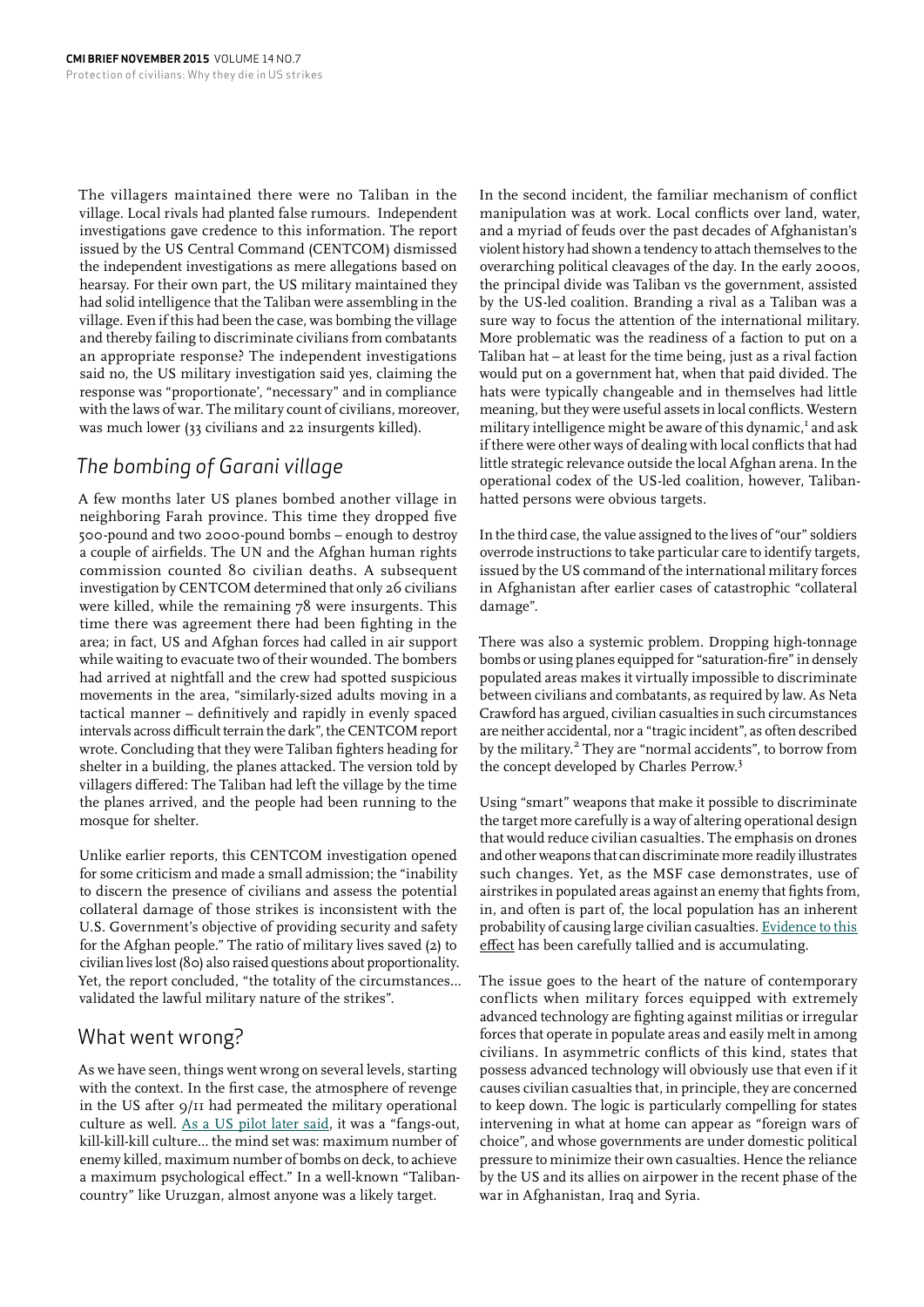#### What can be done?

In the case of Afghanistan, something was done to increase protection of civilians against US-led airstrikes. As civilian casualties mounted, the UN mission in the country (UNAMA) engaged itself, alongside the Afghan government and NGOs to demand that the international military forces in the country (ISAF) institute better procedures to monitor and investigate the effects of their operations on civilians. The ISAF command recognized the need to give a little, and introduced some reforms along this line. But the principal change came with adoption a new military strategy that emphasized the need to "win the hearts and the minds" of the Afghan people. The new counter-insurgency doctrine emphasized by General Stanley McChrystal in 2009 came with detailed instructions to the forces to limit civilian casualties even if it meant greater risk to themselves.

Civilian casualties produced by US airstrikes shrank immediately, despite an increase in operations. Further evidence that the orders were taken aboard at the field level came from serving US soldiers who complained loudly to the press and to their representatives in the US Congress that the guidelines, which in particular tightened the restrictions on calling in close air support, increased the risk to their own lives and impaired their fighting effectiveness. Some US military lawyers argued that the new directives unduly shifted the balance of risk in combat areas to favour civilians.

The counter-insurgency doctrine did not last long in Afghanistan, has been all but abandoned by US and its allies in Iraq, and was never applied in Syria. Given the recognized difficulties of fighting a counter-insurgency in a faraway country – as demonstrated most recently in Afghanistan – Western military establishments seem unlikely champions of strategies to protect civilians in these kinds of conflicts.

That shifts the focus to other approaches to limit the means and methods of warfare and improve monitoring and accountability. The government of Norway organized in 2009 a 4-year rolling set of conferences to ["reclaim the protection](http://www.regjeringen.no/en/dep/ud/whats-new/Speeches-and-articles/e_speeches/2013/statement_conference.html?id=727433) of civilians under international humanitarian law". Concerned NGOs have argued for [formal restrictions](http://www.article36.org) against the use of bombs in populated areas. The ICRC has proposed stricter [guidelines](https://www.icrc.org/eng/resources/documents/publication/p0990.htm) for who is a non-combatant. [In the Kunduz case,](http://www.icrc.org/eng/resources/documents/publication/p0990.htm) MSF wants to reactivate an international humanitarian fact-finding commission that was established in international law in 1929, was confirmed in additional international law in 1977, actually took form as a body of commissioners with a budget and a secretariat in 1991, but has never functioned. The list continues.

The problem is not primarily the lack of legal instruments that define norms and institutions of accountability. The UN has on several occasions established ad hoc fact-finding commission to investigate possible violations of international humanitarian law.<sup>4</sup> But even less powerful states than the United States are notoriously difficult to hold to account. The other problem lies in the nature of the violation. Civilian casualties that

are not intended, but an incidental consequence of military operations – often called "a mistake"- fall in a different legal category from civilian deaths that are willfully and intentionally caused. To establish that a "mistake" violates international law, it must be demonstrated that the military action was not proportionate or necessary in relation to the military objective to be achieved. This requires, as noted, a great deal of data that the military command alone controls. The very concepts of "proportionality" and "necessity", moreover, are open to interpretation.5 Very few cases of "collateral damage" from Afghanistan have even reached a judicial inquiry, of these, reduction in rank or dismissal from the force has been the usual outcome. The case of the German colonel who in 2009 called in a US airstrike that killed around 140 persons near a village in Kunduz province is a case in point. [German prosecutors](http://www.geneva-academy.ch/RULAC/pdf_state/ECCHR-Kunduz-A-Year-After.pdf)  dropped the proceedings against Klein on the ground that he was not in a position to determine that the persons in the area were civilians and not insurgents.

#### Implications for action

The point, as Neta Crawford forcefully agues in her book, is that even if unintended civilian casualties from modern warfare can be very high, they are not easily limited by recourse through law. The added point, stressed here, is that given the nature of contemporary conflict, military actions by the US and its allies are likely to produce precisely this form of civilian casualties when they intervene in third countries – whether with drones or manned aircraft. In Afghanistan, it took external monitoring and pressure combined with powerful strategic incentives within the military to significantly reduce "collateral damage". In other countries where the US and its allies currently are involved – Syria and Iraq - these conditions do not obtain. There is very little access for external and independent monitoring of Western airstrikes, including procedures for targeting, and the effects on civilians. [The US drone campaign](http://chrgj.org/wp-content/uploads/2012/10/Living-Under-Drones.pdf) in northwestern Pakistan is slightly more open to external monitoring, which has found civilian casualties to be markedly higher than those claimed by the US military and CIA. And whatever the military strategic rationale for US intervention in Syria and Iraq is, "winning hearts and minds" in a counter-insurgency campaign is not among them.

Where does that leave individuals or governments concerned to protect civilians against US-led airstrikes? There seems to be three alternatives, in ascending order of radicalism. The path of least resistance would be to accept collateral damage as a systemic and inherent dimension of external military interventions of this kind. "Stuff happens", as then Secretary of Defense Donald Rumsfeld said when Baghdad was looted in the wake of the American invasion in 2003. A more active approach would stress political action to improve monitoring and accountability and change "system design" through better targeting and related measures. Yet the prospect for change is subject to structural limitations. Military establishments are disinclined to allow external monitoring of their operations